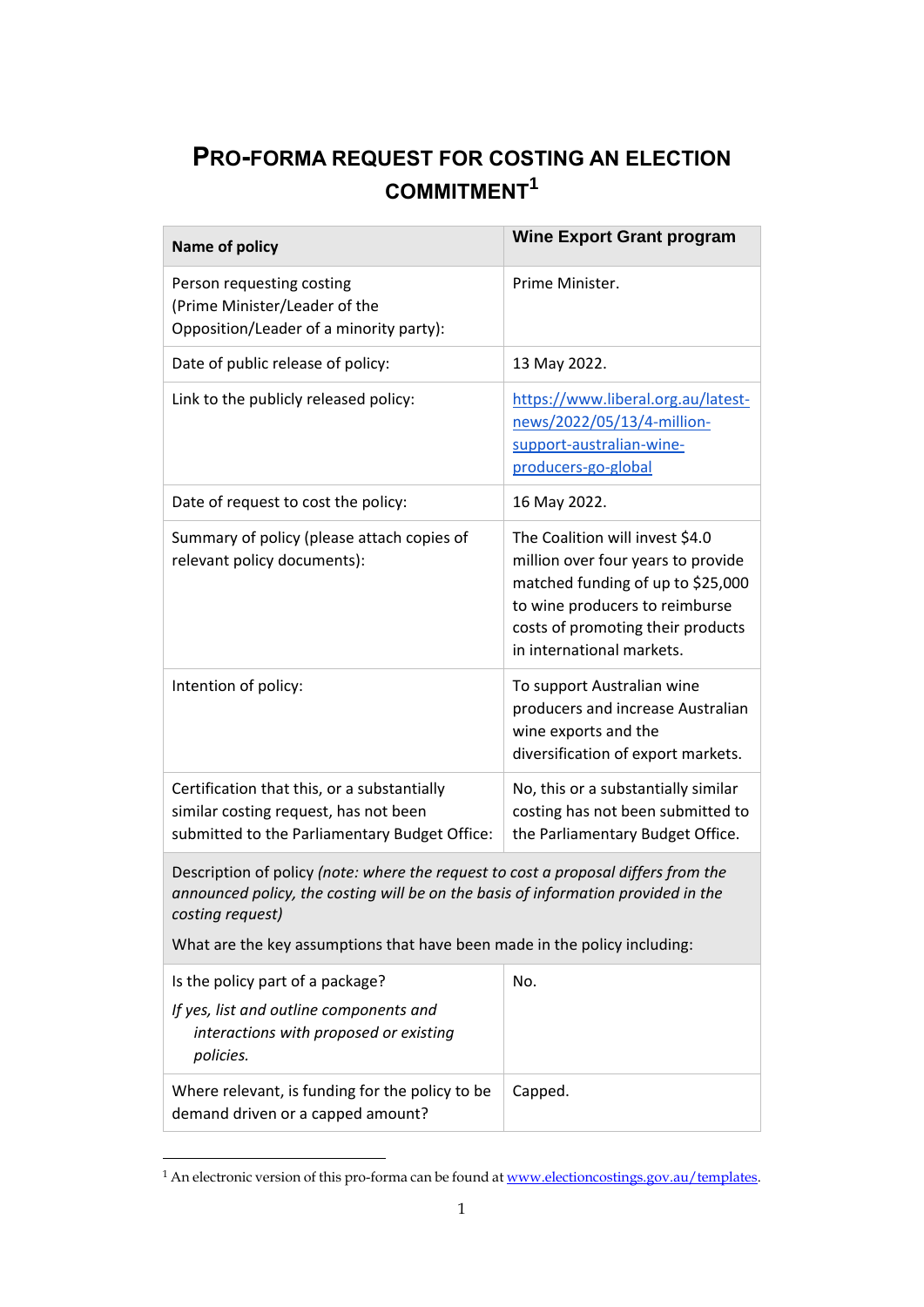| Will third parties (for instance the<br>States/Territories) have a role in funding or<br>delivering the policy?<br>If yes, is the Australian Government<br>contribution capped, with additional costs<br>to be met by third parties, or is another<br>funding formula envisaged? | Wine Australia administers the<br>program.                       |  |
|----------------------------------------------------------------------------------------------------------------------------------------------------------------------------------------------------------------------------------------------------------------------------------|------------------------------------------------------------------|--|
| Are there associated savings, offsets or<br>expenses?                                                                                                                                                                                                                            | No.                                                              |  |
| If yes, please provide details.                                                                                                                                                                                                                                                  |                                                                  |  |
| Description of policy (note: where the request to cost a proposal differs from the<br>announced policy, the costing will be on the basis of information provided in the<br>costing request)                                                                                      |                                                                  |  |
| What are the key assumptions that have been made in the policy including:                                                                                                                                                                                                        |                                                                  |  |
| (continued)                                                                                                                                                                                                                                                                      |                                                                  |  |
| Does the policy relate to a previous budget<br>measure?                                                                                                                                                                                                                          | The original Wine Export Grants<br>program was part of the \$50m |  |
| If yes, which measure?                                                                                                                                                                                                                                                           | <b>Export and Regional Wine Support</b><br>Package.              |  |
| If the proposal would change an existing<br>measure, are savings expected from the<br>departmental costs of implementing the<br>program? Will funding/cost require<br>indexation?                                                                                                | Not applicable.                                                  |  |
| If yes, list factors used.                                                                                                                                                                                                                                                       |                                                                  |  |
| What are the estimated costs each year? Are<br>these provided on a cash or fiscal basis?                                                                                                                                                                                         | 2022-23 \$1.0 million                                            |  |
|                                                                                                                                                                                                                                                                                  | 2023-24 \$1.0 million                                            |  |
|                                                                                                                                                                                                                                                                                  | 2024-25 \$1.0 million                                            |  |
|                                                                                                                                                                                                                                                                                  | 2025-26 \$1.0 million                                            |  |
| Are the revenue and/or expense costs likely to<br>be significantly different beyond the forward<br>estimates period?                                                                                                                                                             | Not applicable.                                                  |  |
| If yes, why?                                                                                                                                                                                                                                                                     |                                                                  |  |
| What assumptions have been made in<br>deriving the expected financial impact in the<br>party costing (please provide information on<br>the data sources used to develop the policy)?                                                                                             | Not applicable.                                                  |  |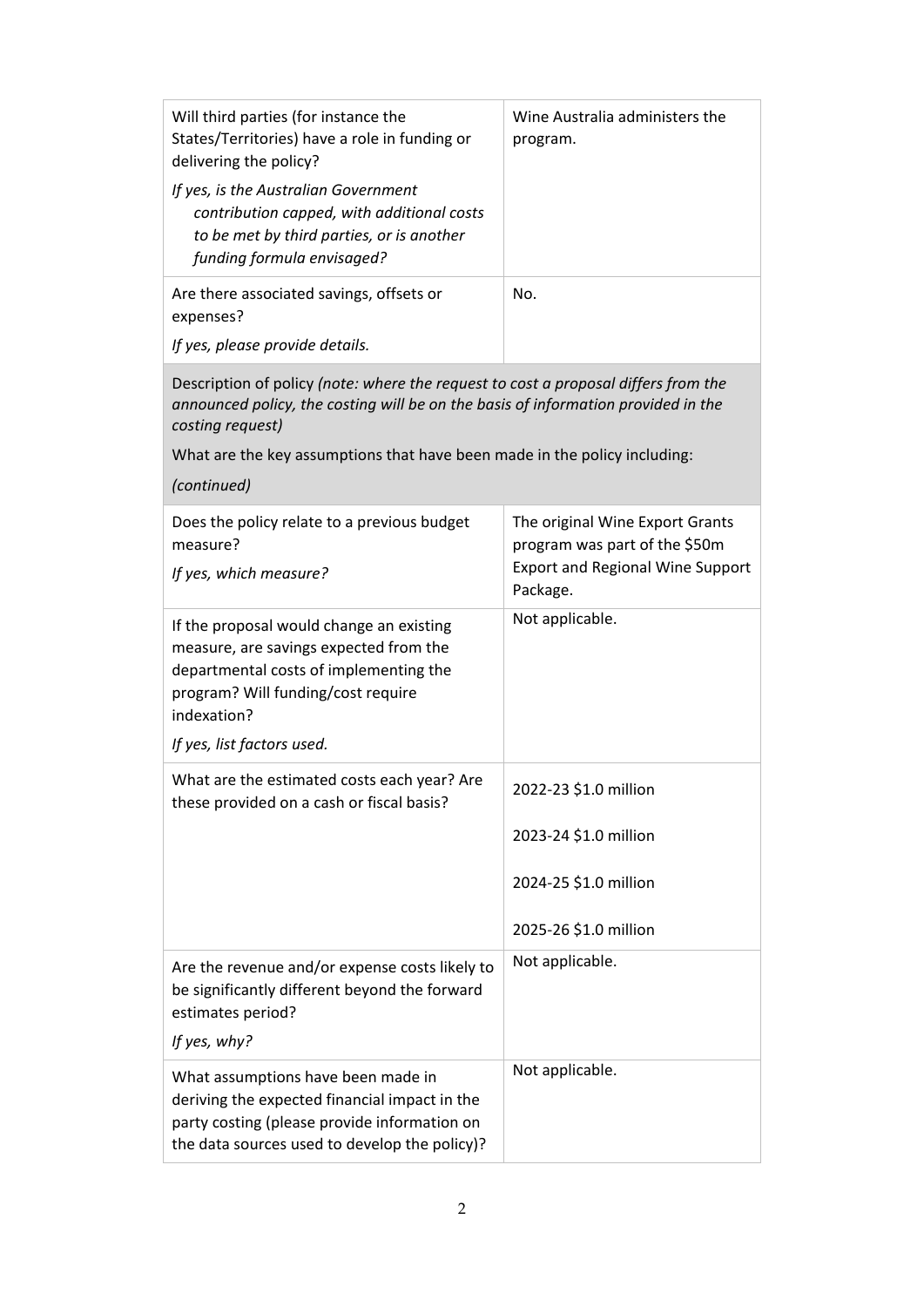| Has the policy been costed by a third party?                                                                                                                                                                                                | Not applicable.                                                       |  |
|---------------------------------------------------------------------------------------------------------------------------------------------------------------------------------------------------------------------------------------------|-----------------------------------------------------------------------|--|
| If yes, can you provide a copy of this costing<br>and its assumptions?                                                                                                                                                                      |                                                                       |  |
| What is the expected community impact of<br>the policy?                                                                                                                                                                                     | Increased jobs and investment due<br>increased<br>demand<br>for<br>to |  |
| How many people or businesses will be<br>affected by the policy?                                                                                                                                                                            | Australian wine.                                                      |  |
| What is the likely take up?                                                                                                                                                                                                                 |                                                                       |  |
| What is the basis for these impact<br>assessments/assumptions?                                                                                                                                                                              |                                                                       |  |
| Note: it will be up to the professional judgment of the relevant Secretary as to<br>whether these assumptions are adopted in a Treasury or Finance costing of the<br>policy.                                                                |                                                                       |  |
| <b>Administration of policy</b>                                                                                                                                                                                                             |                                                                       |  |
| Who will administer the policy (for example,<br>Australian Government entity, the States,<br>non-government organisation, etc.)?                                                                                                            | Wine Australia as per the original<br>Wine Export Grants program      |  |
| Should departmental expenses associated<br>with this policy be included in this costing?                                                                                                                                                    | No.                                                                   |  |
| If no, will the Australian Government Entity be<br>expected to absorb expenses associated<br>with this policy?                                                                                                                              |                                                                       |  |
| If yes, please specify the key assumptions,<br>including whether departmental costs are<br>expected with respect to program<br>management (by policy agencies) and<br>additional transactions/processing (by<br>service delivery agencies). |                                                                       |  |
| Intended date of implementation.                                                                                                                                                                                                            | 1 July 2022.                                                          |  |
| Are there transitional arrangements<br>associated with policy implementation?                                                                                                                                                               | No.                                                                   |  |
| Will the policy be ongoing or terminating*?                                                                                                                                                                                                 | Terminating.                                                          |  |
| If terminating:                                                                                                                                                                                                                             | 30 June 2026.                                                         |  |
| What is the intended date of termination?                                                                                                                                                                                                   |                                                                       |  |
| Are there any transitional arrangements<br>associated with the conclusion of the policy?                                                                                                                                                    |                                                                       |  |
| List major data sources utilised to develop<br>policy (for example, ABS cat. no. 3201.0).                                                                                                                                                   | Not applicable.                                                       |  |